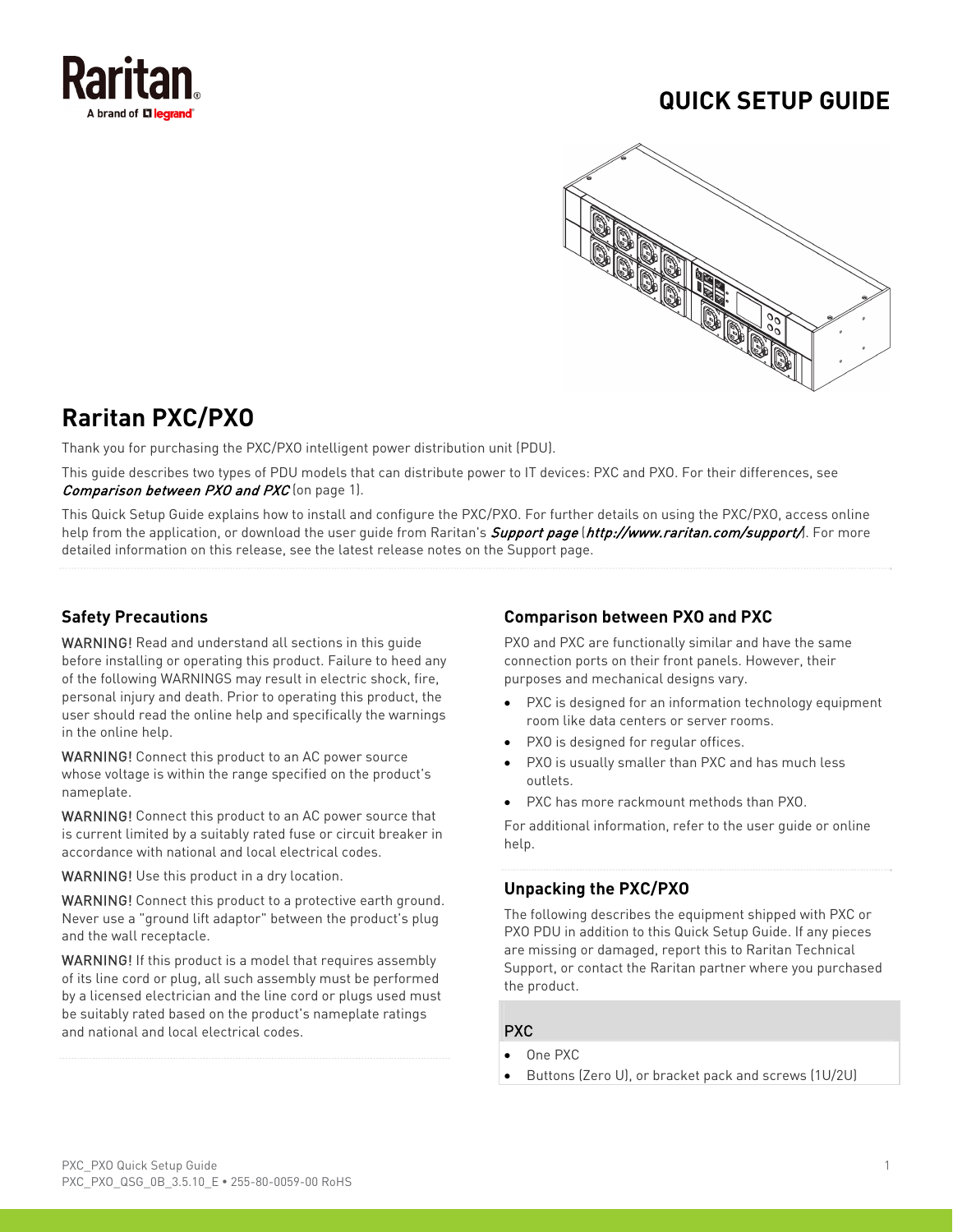

# PXO

- One PXO
- Brackets and screws

# **Before You Begin**

- 1. Prepare the installation site. Make sure the installation area is clean and not exposed to extreme temperatures or humidity. Allow sufficient space around the device for cabling and outlet connections. Safety instructions are provided in the PXC/PXO online help.
- 2. Fill out the Equipment Setup Worksheet found in the PXC/PXO online help. Record the model, serial number, and use of each IT device connected to the PDU's power outlets.

# **Mounting the PDU**

Use one of the mounting methods to install your PXC/PXO as appropriate.

# Circuit Breaker Orientation Limitation

Usually a PDU can be mounted in any orientation. However, when mounting a PDU with circuit breakers, you must obey these rules:

- Circuit breakers CANNOT face down. For example, do not horizontally mount a Zero U PDU with circuit breakers on the ceiling.
- If a rack is subject to shock in environments such as boats or airplanes, the PDU CANNOT be mounted upside down. If installed upside down, shock stress reduces the trip point by 10%.

Note: If normally the line cord is down, upside down means the line cord is up.

# PXC Rackmount Methods

The proper PXC rackmount method is model dependent.

## Mounting Zero U Models with Mount Buttons

1. Turn to the rear of the PXC.

2. Align and slide the Raritan-provided mounting button to the rear rail of the PDU.



3. Turn the button clockwise until it is securely locked in place.



4. Repeat the same steps to install the other button onto the PDU's rear side.

- 5. Properly install the PDU by fitting the attached rear buttons into position of the rack.
	- a. Press the PDU toward the rack.
	- b. Push the mounting buttons through the mounting holes.
	- c. Let the PDU drop slightly.

## Mounting Zero U Models with Screw Buttons

- 1. Turn to the rear of the PXC.
- 2. Locate the two screw holes on the rear panel.
- 3. Screw a button in each screw hole. The recommended torque for the button is 1.96 N·m (20 kgf·cm).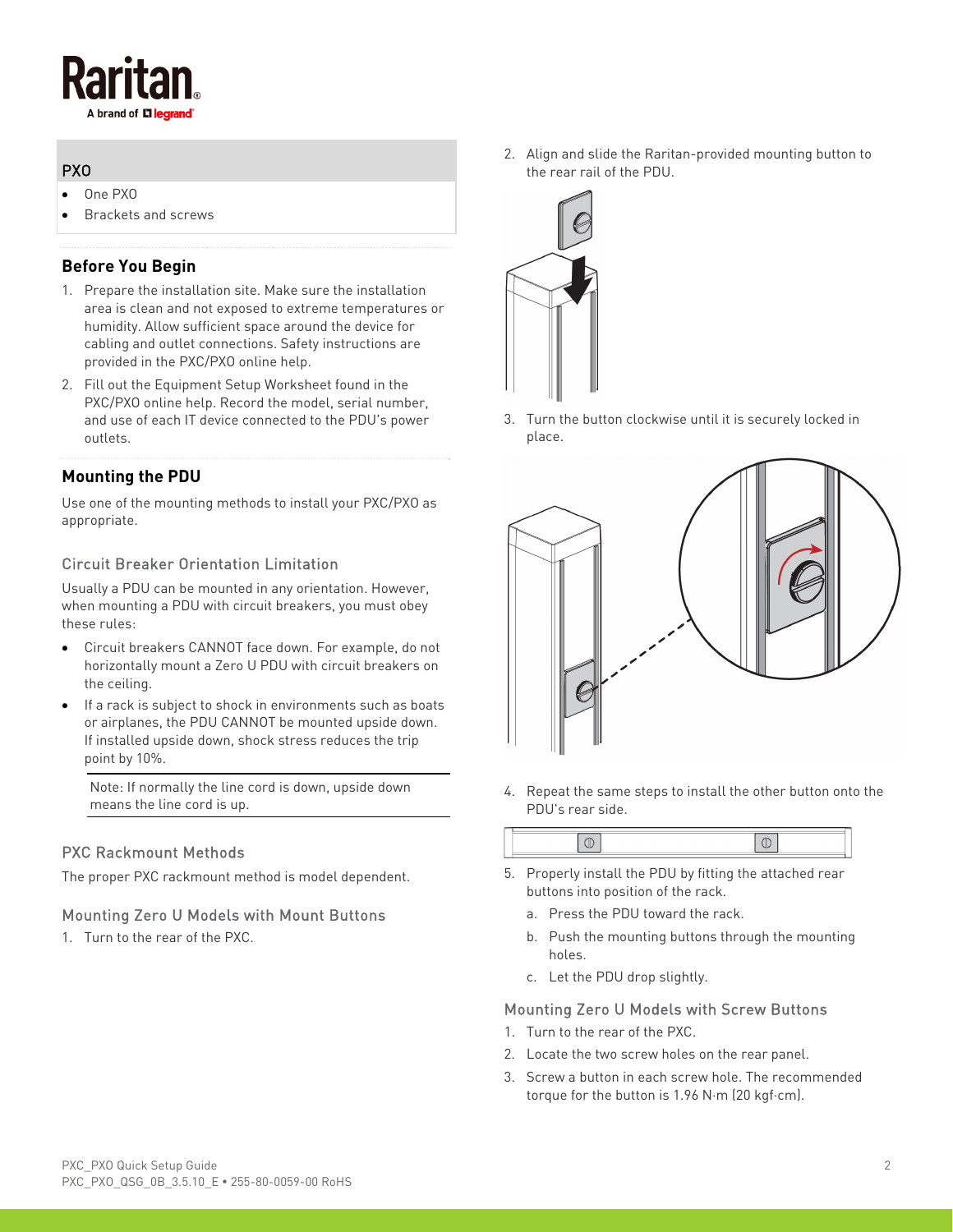



4. Press the PDU forward, pushing the mounting buttons through the mounting holes, then letting the PDU drop slightly.

#### Mounting 1U or 2U Models

Using the appropriate brackets and tools, fasten the 1U or 2U PXC PDUs to the rack or cabinet.

#### ▶ To mount 1U/2U device:

1. Attach a rackmount bracket to both sides of the PXC with the provided screws.



2. Attach PXC to the rack. Fasten the rackmount brackets' ears to the rack using your own fasteners.



# PXO Rackmount Method

You can place PXO in any appropriate location with or without fastening it. To fasten it, simply screw up fasteners to screw holes on two sides of PXO.



## **Connecting the PDU to a Power Source**

The distance between a PDU and its power source must be SHORTER than the PDU's line cord to avoid stretching out the cord. A locking connector used at the power source is highly recommended for a secure connection.

#### To connect a PDU to the power source:

1. Verify that all circuit breakers on the PXC/PXO are set to ON. If not, turn them ON.

Or make sure that all fuses are inserted and seated properly. If there are any fuse covers, ensure that they are closed.

Note: Not all models have overcurrent protectors.

2. Connect each PXC/PXO to an appropriately rated branch circuit. Refer to the label or nameplate affixed to your PXC/PXO for appropriate input ratings or range of ratings.

Note: When a PXC/PXO powers up, it proceeds with the power-on self test and software loading for a few moments.

3. When the software has completed loading, the outlet LEDs show a steady color and the front panel display illuminates. Note that outlet LEDs are only available on some PDU models.

## **Connecting the PDU to Your Network**

PXC/PXO can be connected to a wired or wireless network.

- To make a wired connection:
- 1. Connect a standard network patch cable to either or both Ethernet ports on the PXC/PXO.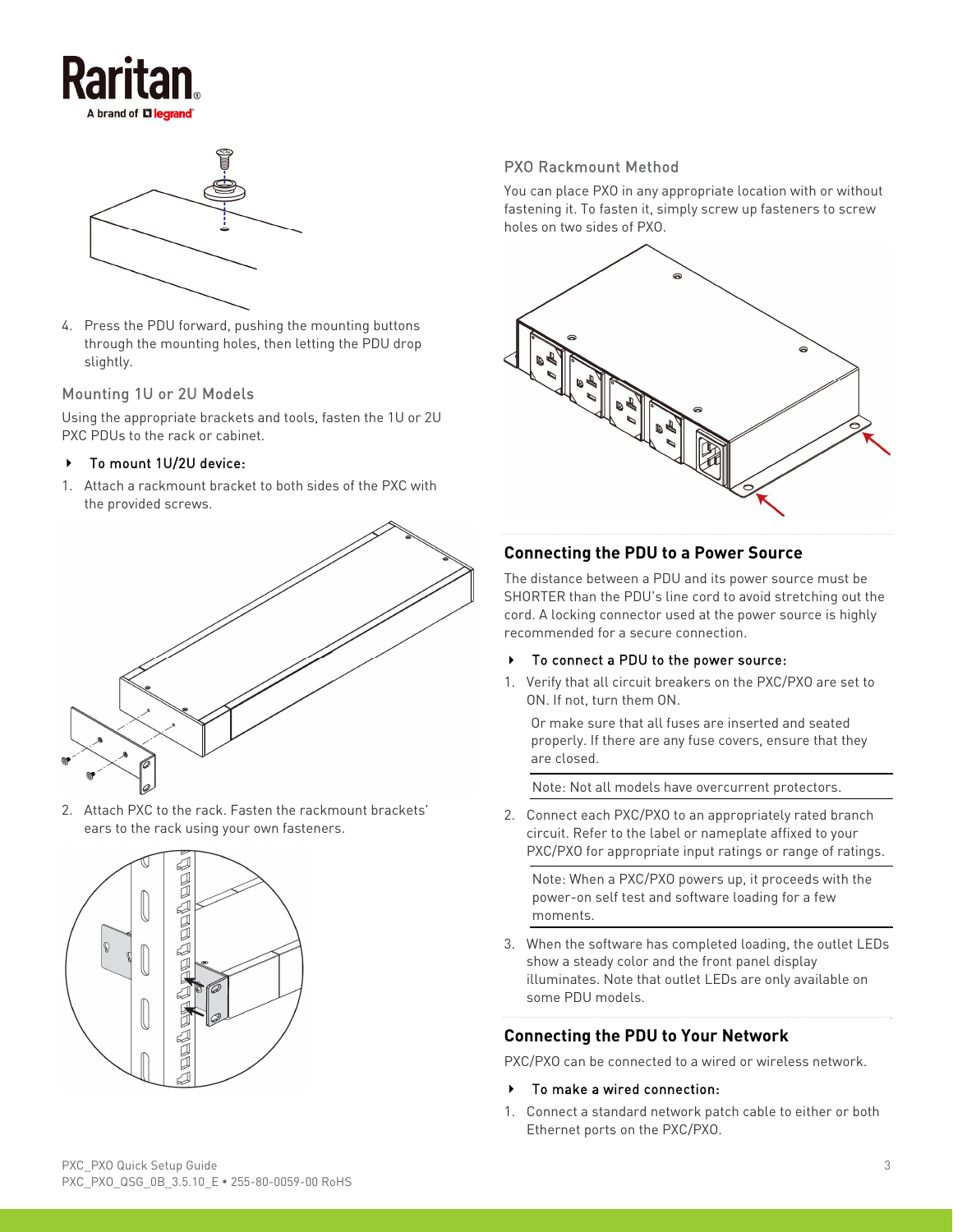í

2. Connect the other end of the cable to your LAN.

Note: If connecting both ports to the LAN, you must connect them to two "different" subnets. If you are not sure whether the device is connected to the same or different subnets, contact your IT department.

#### ▶ To make a wireless connection:

- <span id="page-3-2"></span>1. Connect an appropriate USB wireless LAN adapter to PXC/PXO.
- 2. Make sure the wireless LAN configuration is supported by your PXC/PXO. See Appendix B: Wireless LAN Information (on page [5\)](#page-4-0).

# **Initial Network Configuration**

Depending on your networking environment, the best method to initially configure your PXC/PXO differs.

- For a DHCP IPv4 networking environment, see Using a Web Browser (on page [4\)](#page-3-0).
- For an IPv6 or "static" IPv4 networking environment, see Appendix A: Configuration via a Mobile Device or PDView (on page [5\)](#page-4-1).

## <span id="page-3-0"></span>**Using a Web Browser**

Initial configuration using a web browser involves these two steps.

#### Step 1: Retrieve the IP Address (on page [4](#page-3-1))

#### Step 2: Log in to the PXC/PXO Web Interface (on page [4\)](#page-3-2)

#### <span id="page-3-1"></span>Step 1: Retrieve the IP Address

After connecting to a DHCP IPv4 network, an IPv4 address is automatically assigned to your PXC/PXO. You can operate the front panel display to retrieve the IPv4 address. See Using the Front Panel Display (on page [4\)](#page-3-3).

Tip: You can also retrieve the IPv4 address by connecting an iOS or Android mobile device to PXC/PXO. See Appendix A: Configuration via a Mobile Device or PDView (on page [5\)](#page-4-1).

## <span id="page-3-3"></span>Using the Front Panel Display

The PXC/PXO front panel display is similar to the diagram below.



# To retrieve the IP address:

1. Press  $\bigotimes$  or  $\bigodot$  to show the "Main Menu."

- 2. Press  $\bigodot$  or  $\bigodot$  to select "Device Info," and press .
- 3. Press  $\bigodot$  or  $\bigodot$  until the device's IP address is displayed.

## Step 2: Log in to the PXC/PXO Web Interface

The PXC/PXO supports common web browsers, including Microsoft Internet Explorer®, Mozilla Firefox®, and Google® Chrome.

## To access the PXC/PXO web interface:

1. Open a web browser and type the IP address of PXC/PXO.

| New Tab                       | 灬 |            |  |
|-------------------------------|---|------------|--|
| $\mathbb{Z}$<br>192.168.84.92 |   | $\geq$<br> |  |

- 2. Accept any security warnings that may appear.
- 3. Type the default user credentials and click Login.
	- User name: admin
	- Password: raritan
- 4. When prompted to change the password, change or ignore it.
	- To change it, type the new password and click Ok.
	- To ignore it for this time only, click Not Now.
	- To ignore it permanently, select "Do not ask again" and click Not Now.

It is highly recommended to change the default password. Make sure the new password is noted down and kept in a secure place.

## **What To Do Next**

- 1. Connect IT equipment to the outlet(s) on the PXC/PXO.
- 2. Launch the web browser if not yet. See Step 2: Log in to the PXC/PXO Web Interface (on page [4](#page-3-2)).
- 3. Choose Device Settings > Date/Time to configure the PXC/PXO with the proper date and time or synchronize it with an NTP server. The PXC/PXO device's time must be in sync with the LDAP server to use LDAP authentication.

Note: If you are using Sunbird's Power IQ to manage the PXC/PXO, you must configure Power IQ and the PXC/PXO to have the same date/time or NTP settings.

4. To change network settings, choose Device Settings > Network.

Tip: You can enable both wired and wireless networking so that the PXC/PXO can be accessed via either wired or wireless IP address.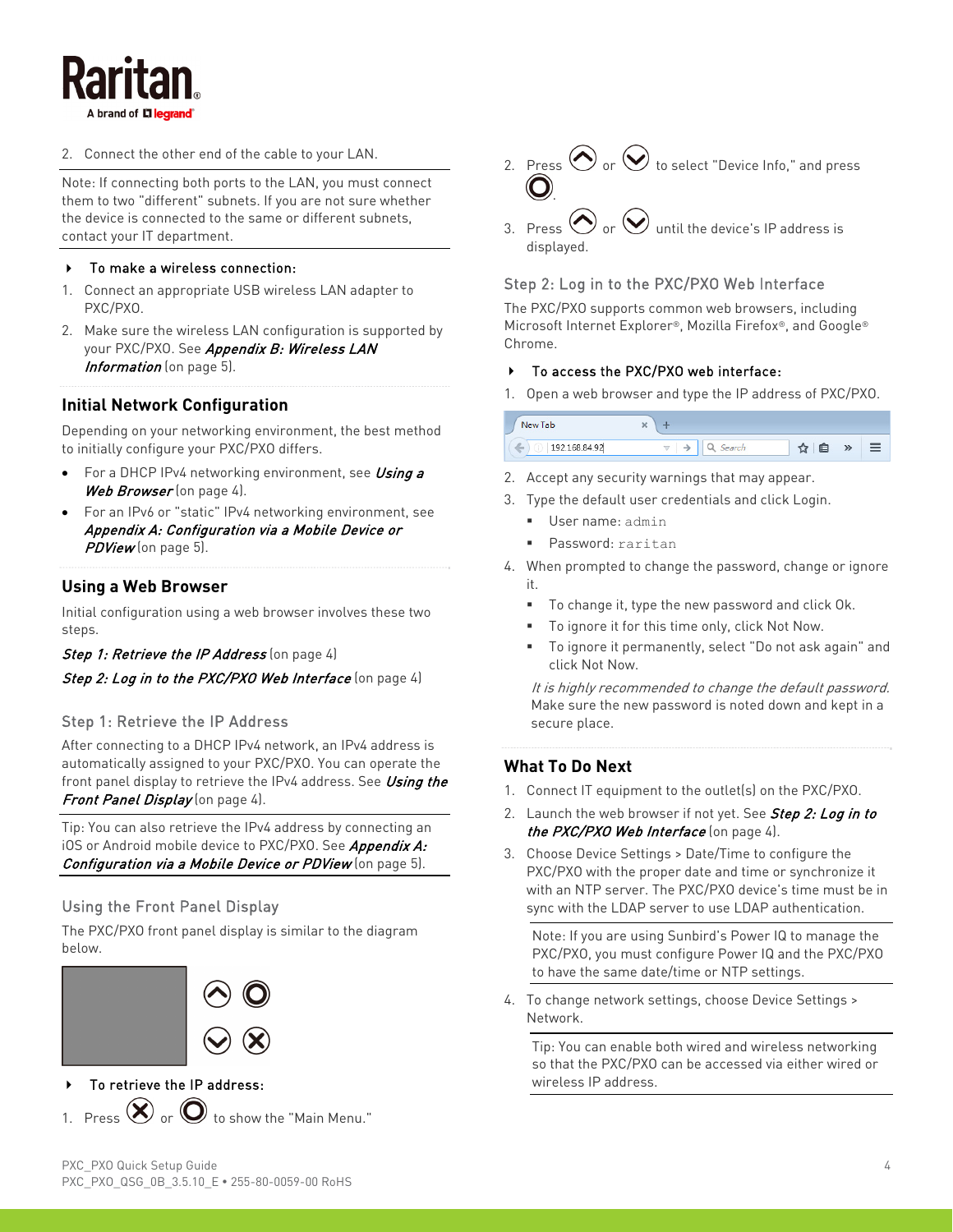

- 5. PXC/PXO is sent from the factory with all the outlets ON. If your model is outlet-switching capable, turn OFF the outlets without devices connected.
- 6. Use the menu to the left to configure user profiles, privileges, security, or inlet thresholds.

Note: Detailed instructions are available in the PXC/PXO online help or user guide.

# <span id="page-4-1"></span>**Appendix A: Configuration via a Mobile Device or PDView**

An iOS or Android mobile device, such as a smartphone or tablet, can function as a local display of PXC/PXO. Note that the Android device must support USB "On-The-Go" (OTG), or this function does not work.

# Step 1: Download the "PDView" App

Raritan's app "PDView" is required for the mobile device to function as a local display. It is a free app.

## ▶ To download PDView:

- 1. Visit either Apple App or Google Play Store.
	- https://itunes.apple.com/app/raritan-pdview/id780382 738



 https://play.google.com/store/apps/details?id=com.rar itan.android.pdview



<span id="page-4-0"></span>2. Install PDView.



## <span id="page-4-2"></span>Step 2: Connect the Mobile Device to PXC/PXO

The USB cable and USB port to connect are determined by your mobile operating system.

#### ▶ To connect your mobile device to PXC/PXO:

- 1. Get an appropriate USB cable for your mobile device.
	- $\blacksquare$  *iOS*: Use the regular USB cable shipped with your iOS mobile device.
	- Android: Use an USB OTG adapter cable.
- 2. Connect the mobile device to the appropriate USB port on the PXC/PXO.
	- iOS: USB-A port.
	- Android: USB-B port



## Step 3: Launch PDView

You can access the PXC/PXO web interface via PDView to view or change the settings.

#### To access the PXC/PXO web interface:

- 1. Launch PDView on your mobile device.
- 2. Wait until PDView detects the connected PXC/PXO and shows the word "Connected" in green.

## Connected

3. If the factory-default user credentials "admin/raritan" remain unchanged, PDView automatically logs in to the web interface of PXC/PXO.

If they have been changed, the login screen displays instead and you must enter appropriate user credentials for login.

- 4. (Optional) For initial login, you are prompted to change the password. See Step 2: Log in to the PXC/PXO Web Interface (on page [4\)](#page-3-2).
- 5. Now you can view the data or change any PXC/PXO settings.
	- For details, refer to the user guide or online help on the Raritan website.

# **Appendix B: Wireless LAN Information**

#### USB Wireless LAN Adapters

The PXC/PXO supports the following USB Wi-Fi LAN adapters.

| Wi-Fi LAN adapters  | Supported 802.11<br>protocols |
|---------------------|-------------------------------|
| SparkLAN WUBR-508N  | A/B/G/N                       |
| Proxim Orinoco 8494 | A/B/G                         |
| Zyxel NWD271N       | B/G                           |